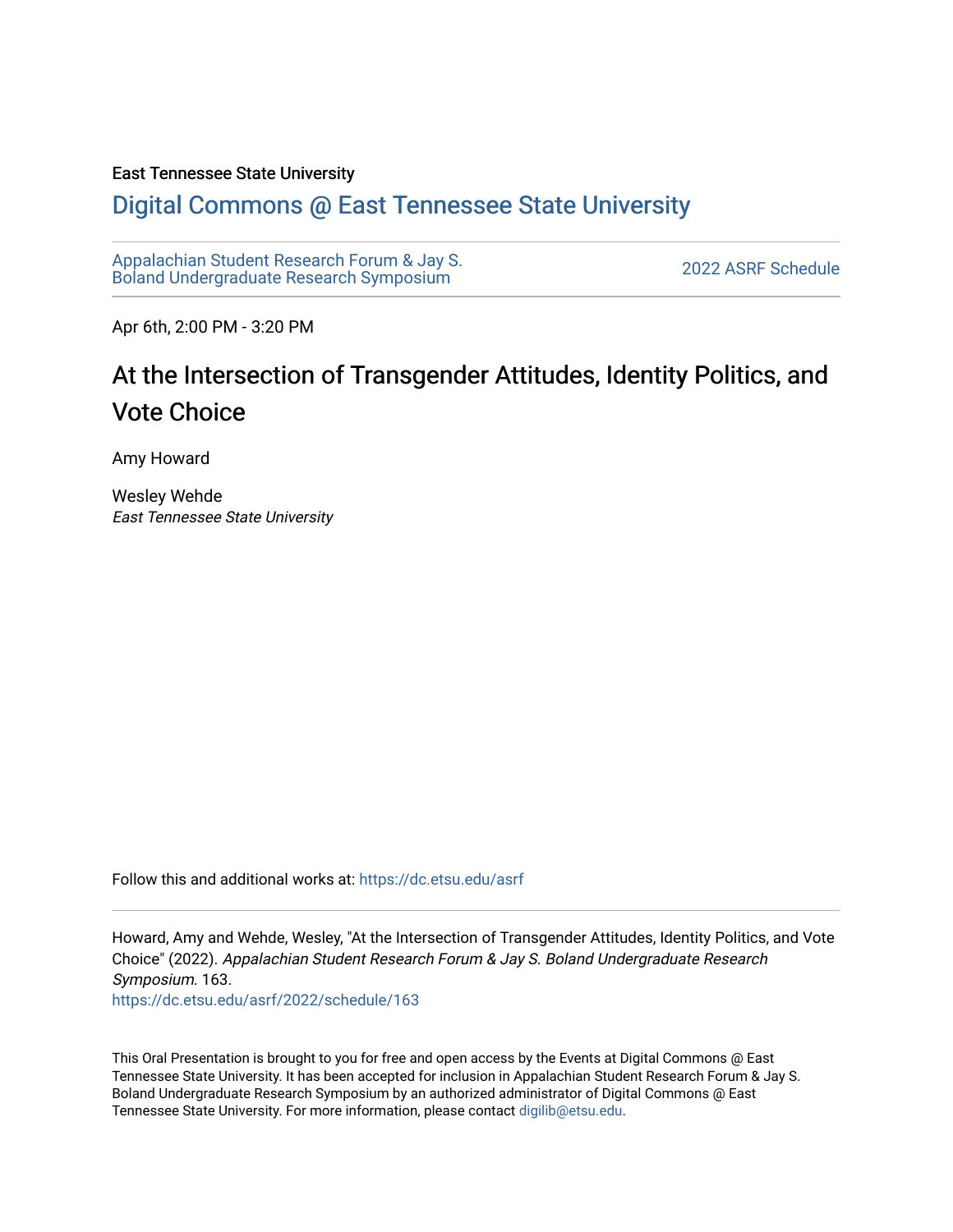## At the Intersection of Transgender Attitudes, Identity Politics and Vote Choice

Amy Howard Dr. Wesley Wehde, Assistant Professor East Tennessee State University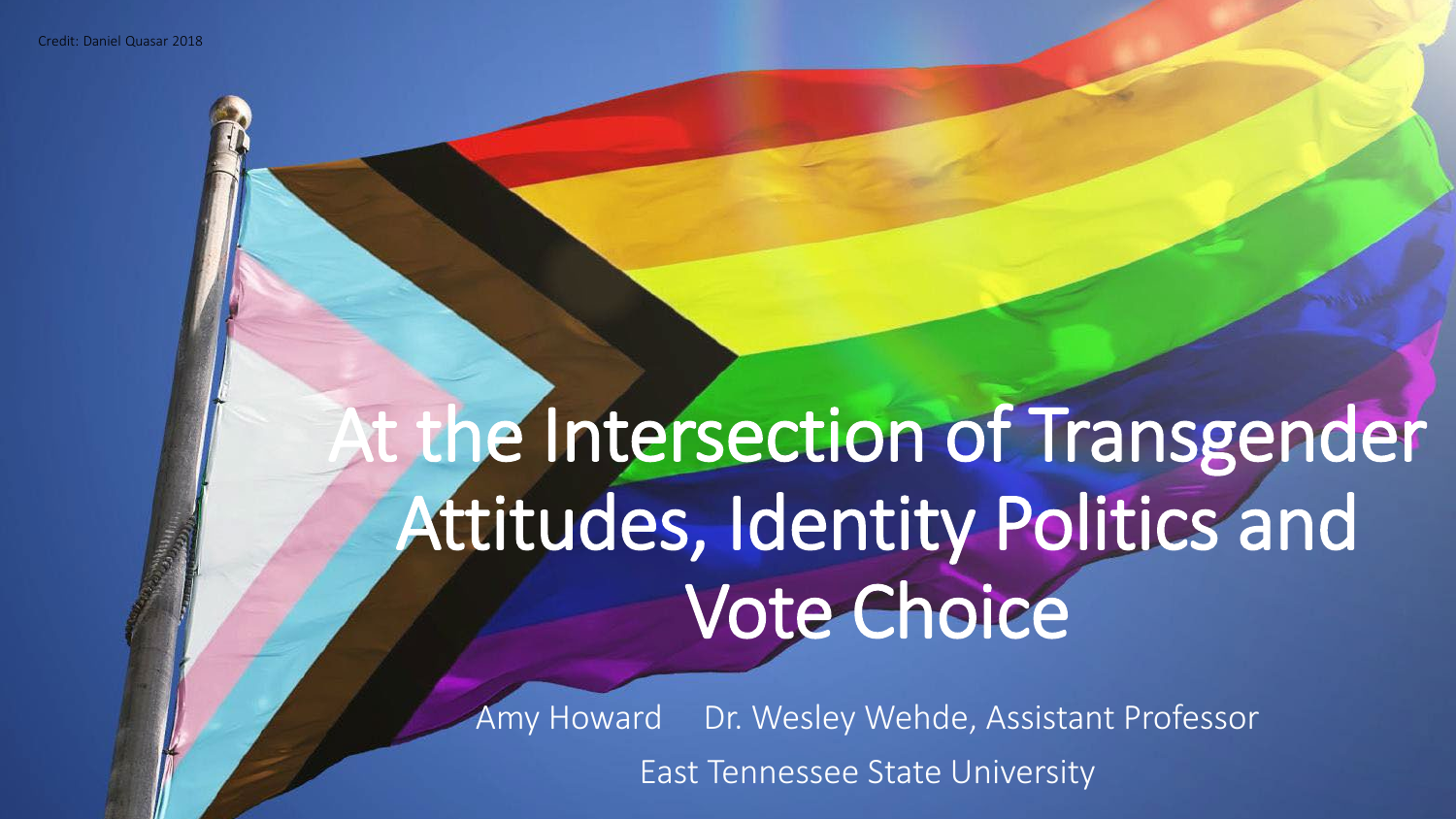#### One step forward, another step back

- LGBTQ+ political representation at all-time high
	- 410 LGBTQ+ candidates running in 2021 (Jackson 2021)
	- >1000 LGBTQ+ candidates in office in 2021 (Goldmacher 2021)
	- President Biden declares March 31 "Transgender Day of Visibility" (2021).
- Regressive legislation
	- Florida's "Don't' Say Gay or Trans Bill," "Stop WOKE Act"
	- 266 anti-LGBTQ+ bills in state legislatures 2021 (125 anti-transgender)
	- Equality Act of 2017 stalled in Senate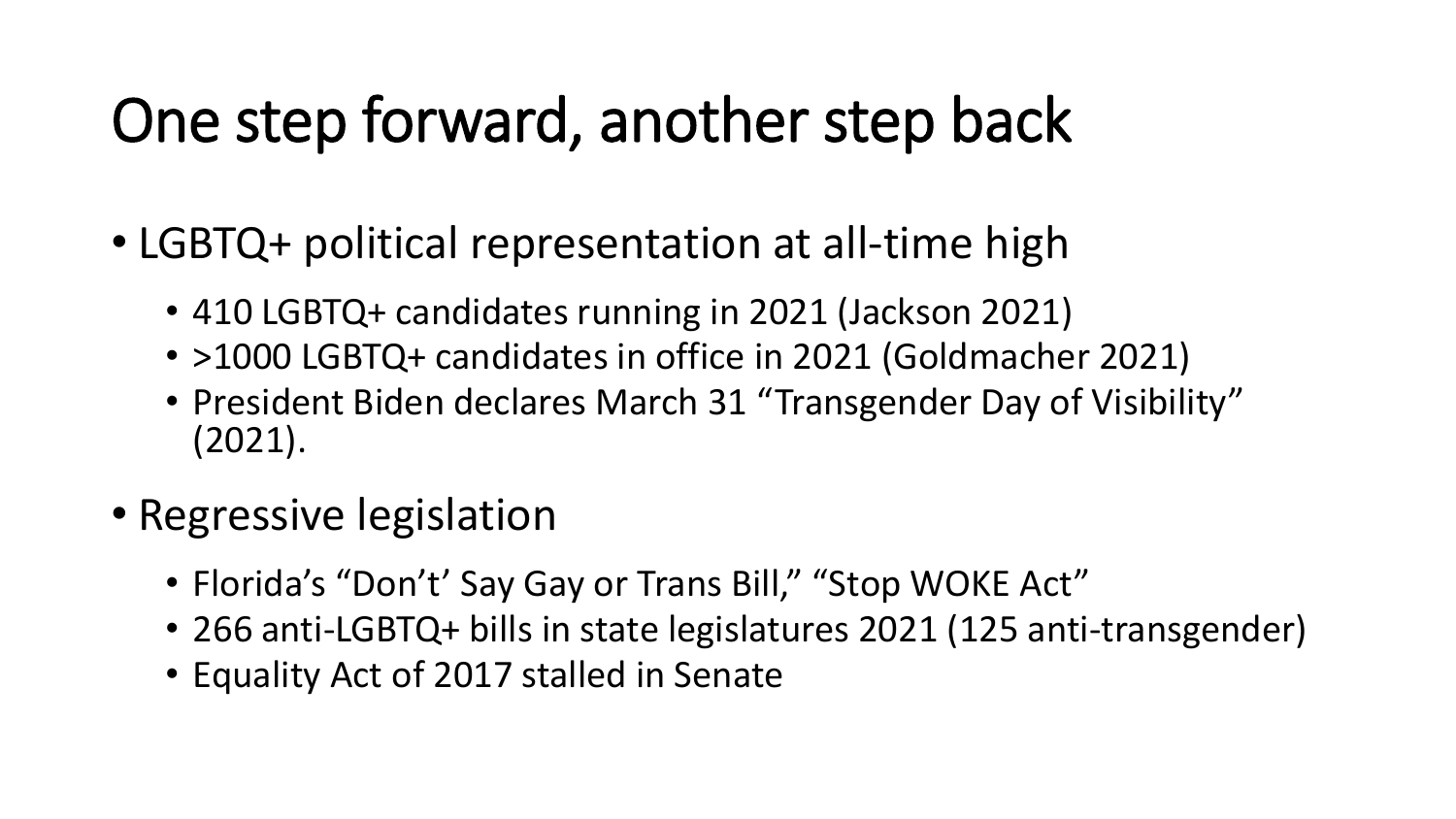### Protecting a vulnerable community

- LGBTQ+ youth at increased risk for bullying, suicide (Ahuja, et al. 2015)
- Discrimination and harassment in workplace, health care (Center for American Progress)
- Transgender 4X more likely to be victims of violent crime than heterosexual (UCLA).
- Higher murder rates for Black and Hispanic transgender women (Dinno 2017)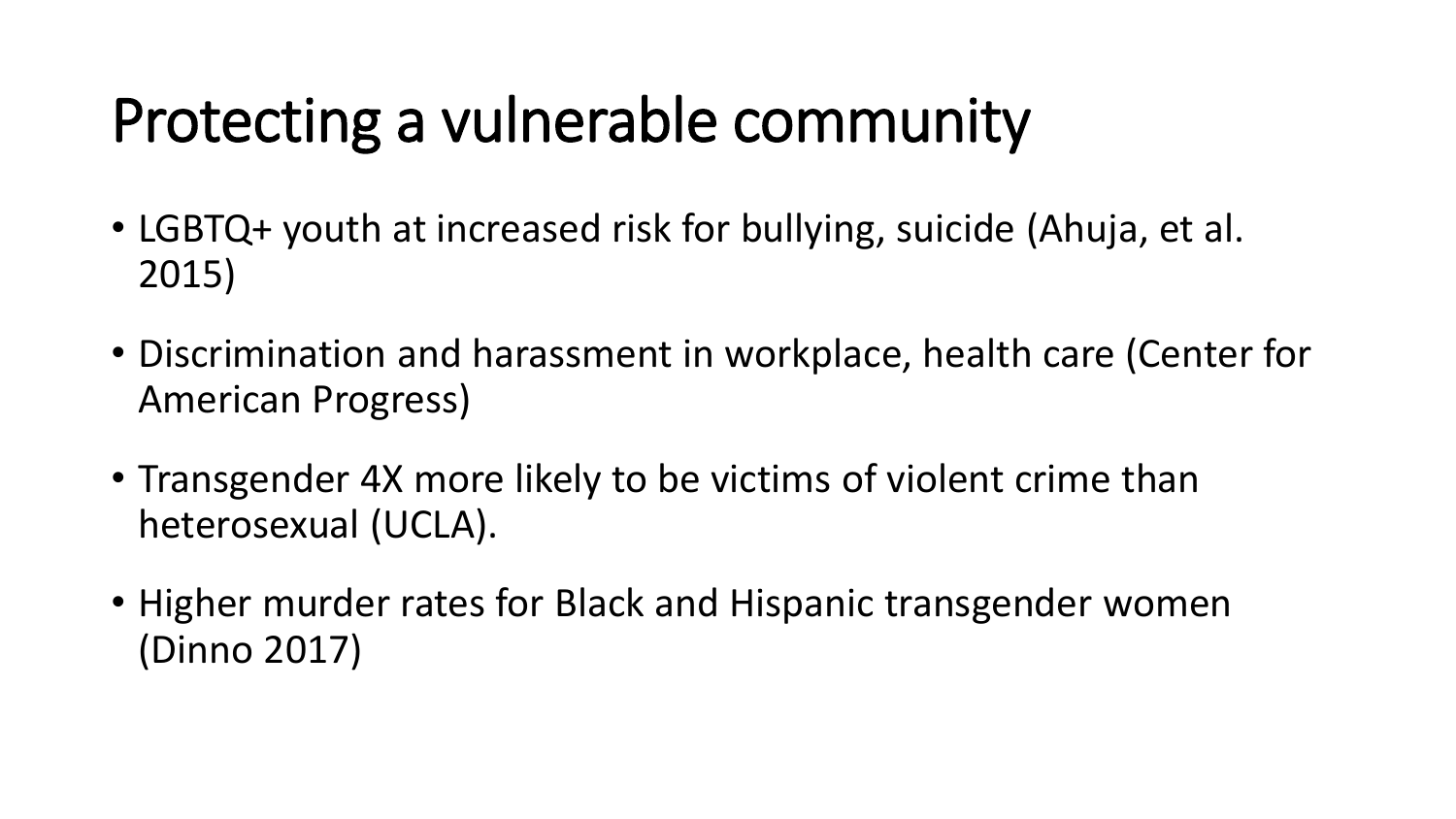### Why study intersectional bias in vote choice?

- Evidence exists of ballot box penalties for gender and sexual minority candidates, especially transgender candidates (Magni and Reynolds 2021).
- Attitudes toward lesbian, gay, bisexual men, bisexual women, MtF and FtM transgender individuals should be analyzed separately (Worthen 2013).
- Media coverage of bisexual and transgender women in politics is more negative than bisexual and transgender men in politics (Deese 2020, Scott 2020; Burns 2019).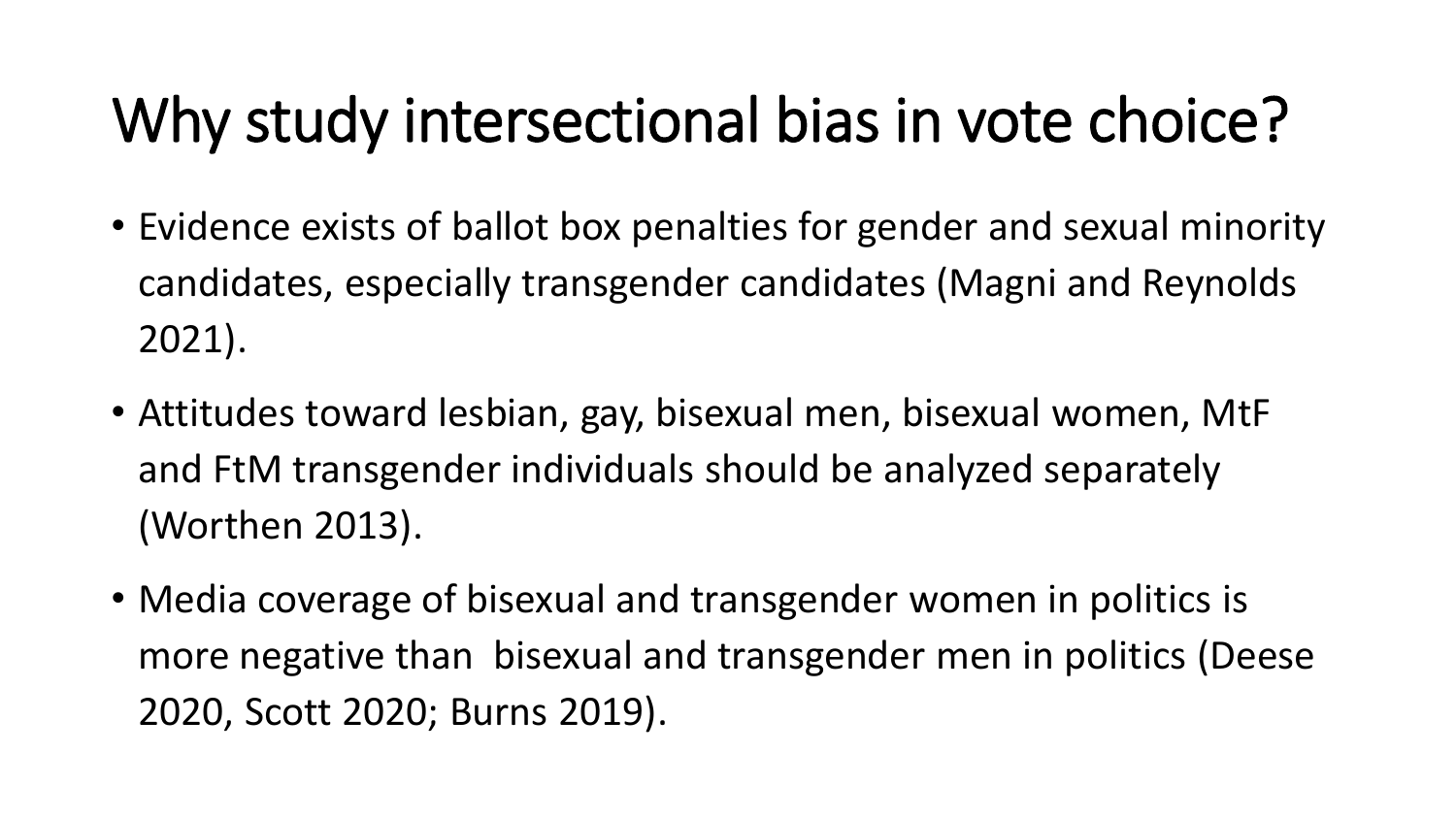

• *H1*: Transgender females will experience a *larger* vote penalty than other minoritized gender identities, including transgender males.

• *H2*: Penalties for bisexual candidates will be *larger* for bisexual female (both cis and transgender) candidates than bisexual male (both cis and transgender) candidates.

\*See pre-registration here: OSF Registries | At the Intersection of Transgender Attitudes, Identity Politics, and Vote Choice.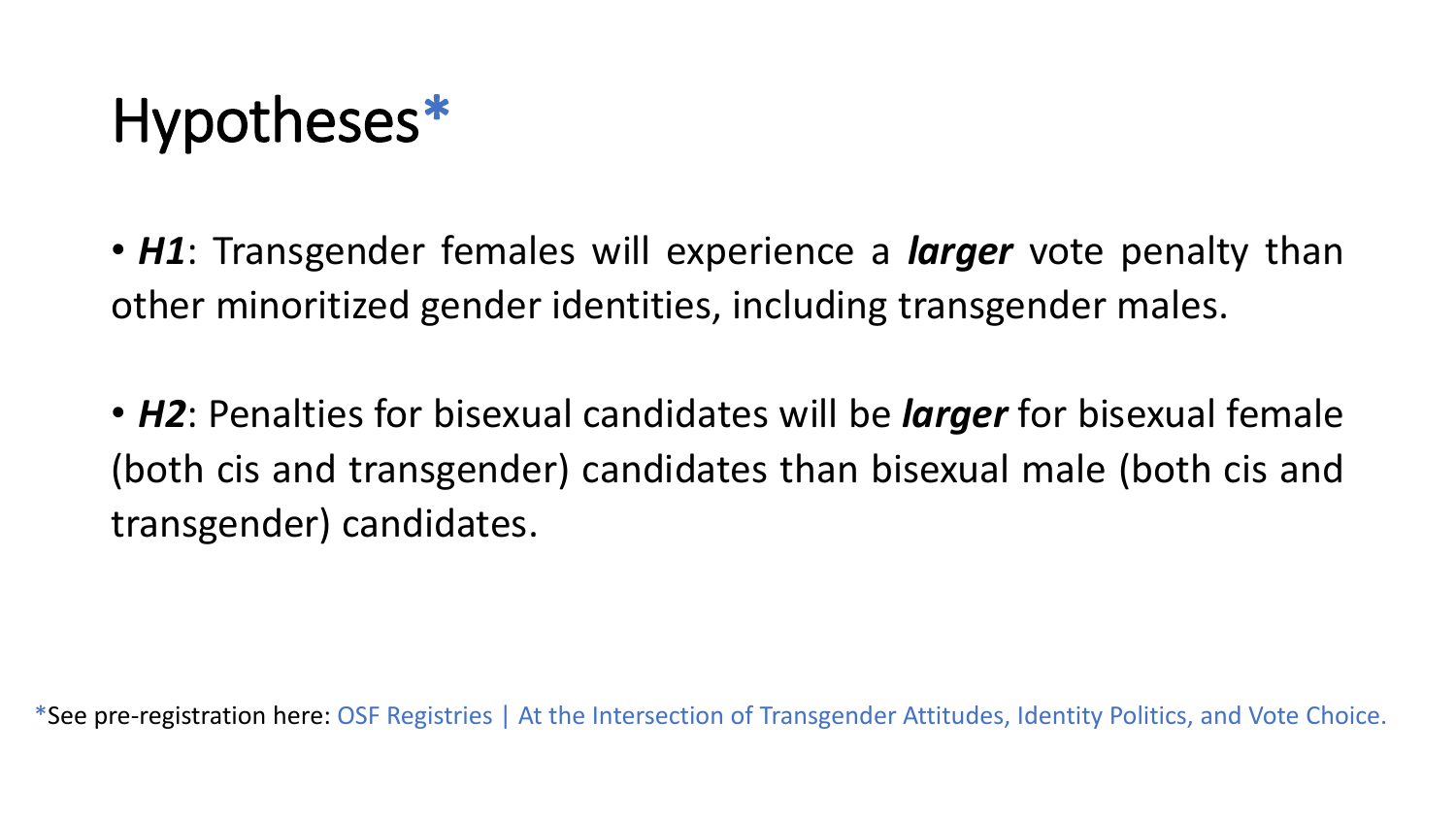#### Conjoint Survey Experiment Data

- Qualtrics survey platform
- Quota-based, nationally representative sample of 2200 respondents
	- LUCID Theorem for academics, \$1 per respondent

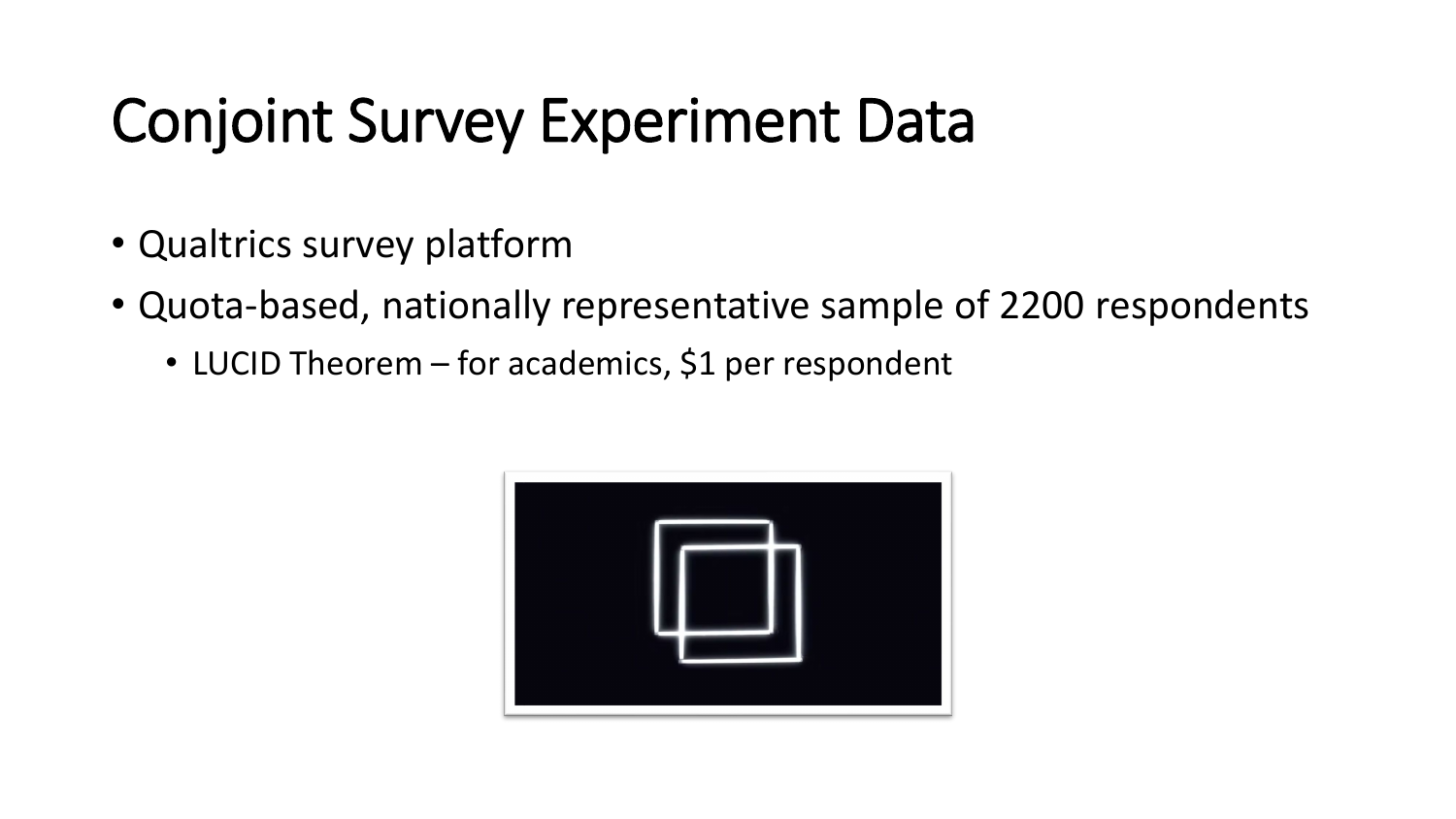#### Conjoint Survey Benefits

- Separate effects of correlated candidate attributes, such as gender identity and sexual orientation, on vote choices (Horiuchi, et al. 2020)
- Improve causal inference for multidimensional preferences or choices, randomizing attributes across multiple choice options (Hainmueller, et al. 2014)
- Possibly reduce social desirability bias (Horiuchi, et al. 2021)
- Respondents can perform multiple tasks without loss of data quality (Bansak, et al. 2018).
- Smaller sample sizes can still yield appropriately powered results (Bansak, et al. 2018).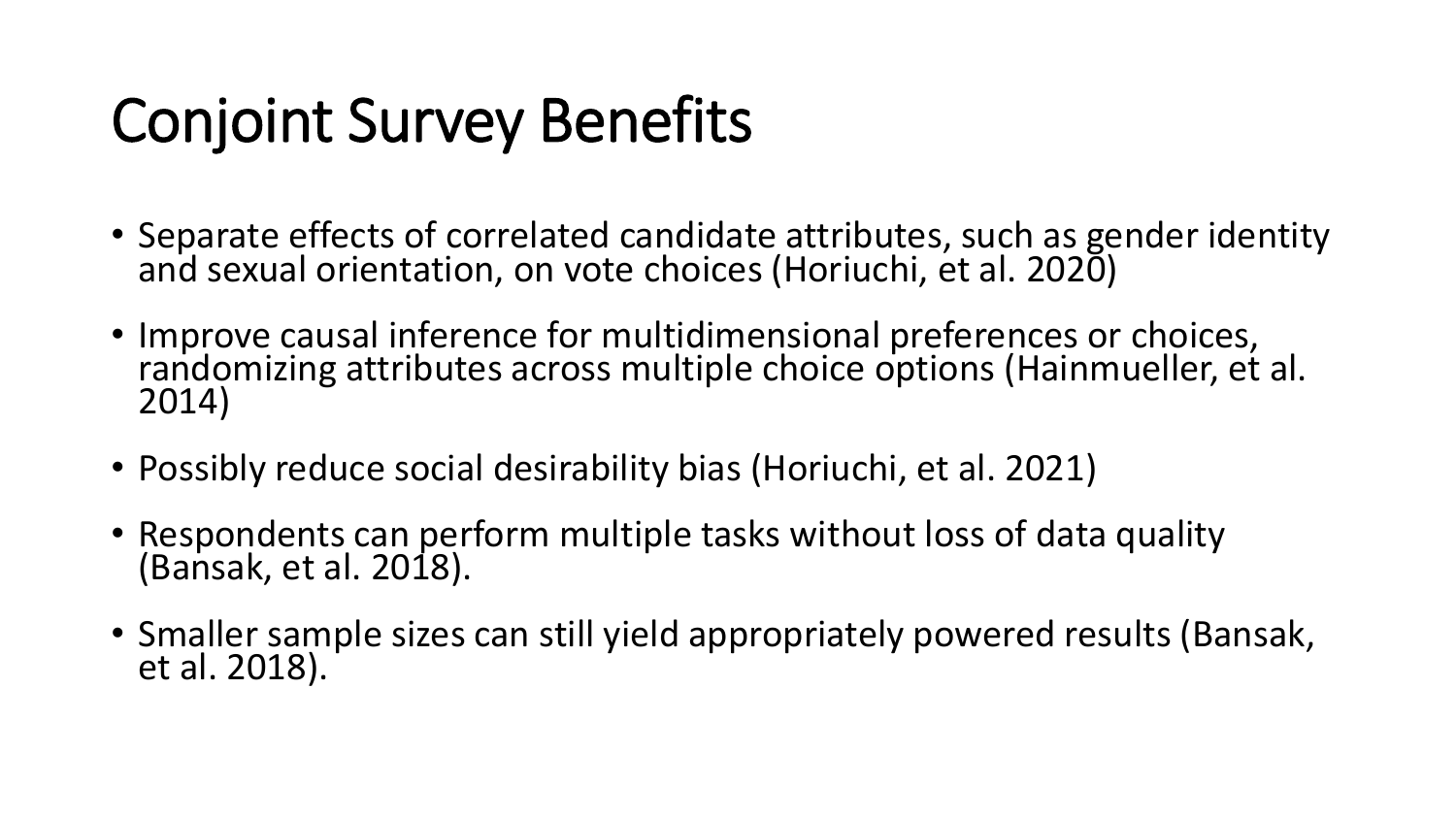#### Conjoint Survey Limitations

- Realism of fully randomized conjoint experiments may be limited.
- Concerns about external validity (De la Cuesta, et al. 2022)

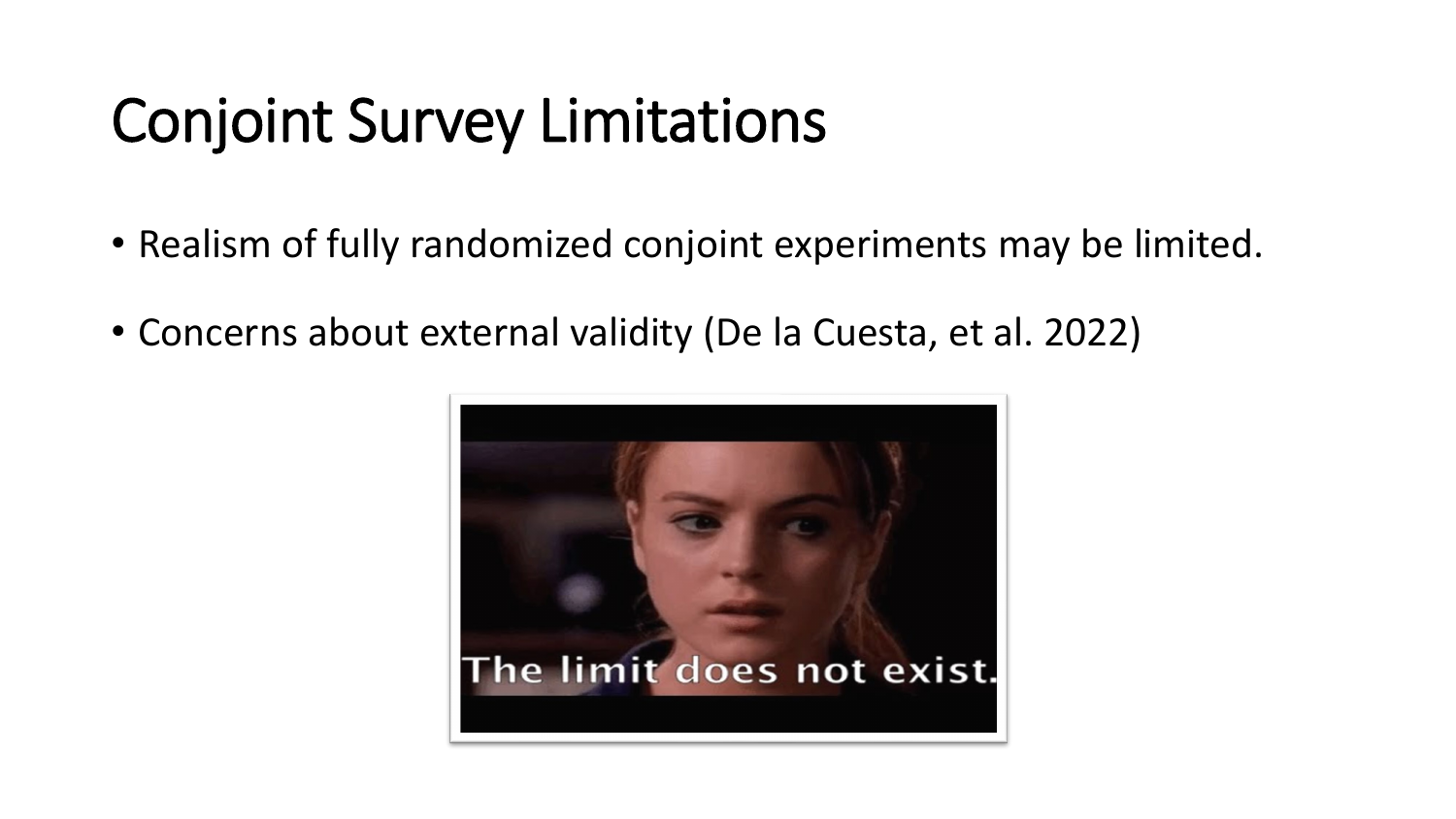### Conjoint Survey Attributes and Levels

| <b>Table 1: Full Conjoint Experiment Design</b> |                                                                                 |  |  |  |
|-------------------------------------------------|---------------------------------------------------------------------------------|--|--|--|
| <b>Attribute</b>                                | Levels                                                                          |  |  |  |
| <b>Gender Identity</b>                          | Woman, Transgender Woman, Man, Transgender Man, Non-Binary                      |  |  |  |
| <b>Sexual Orientation</b>                       | Gay, Straight, Bi-Sexual                                                        |  |  |  |
| <b>Political Affiliation</b>                    | Moderate Republican, Far-Right Republican; Moderate Democrat, Far-Left Democrat |  |  |  |
| <b>Age</b>                                      | 35, 44, 56, 71                                                                  |  |  |  |
| <b>Race/Ethnicity</b>                           | White, Black, Latino, Asian, Native American                                    |  |  |  |
| <b>Religion</b>                                 | Christian, Muslim, Jewish, Non-Religious, Atheist                               |  |  |  |
| <b>Education</b>                                | High School, Bachelor's Degree, Master's Degree                                 |  |  |  |
| <b>Political Experience</b>                     | No previous experience, State legislature, US House of Representatives          |  |  |  |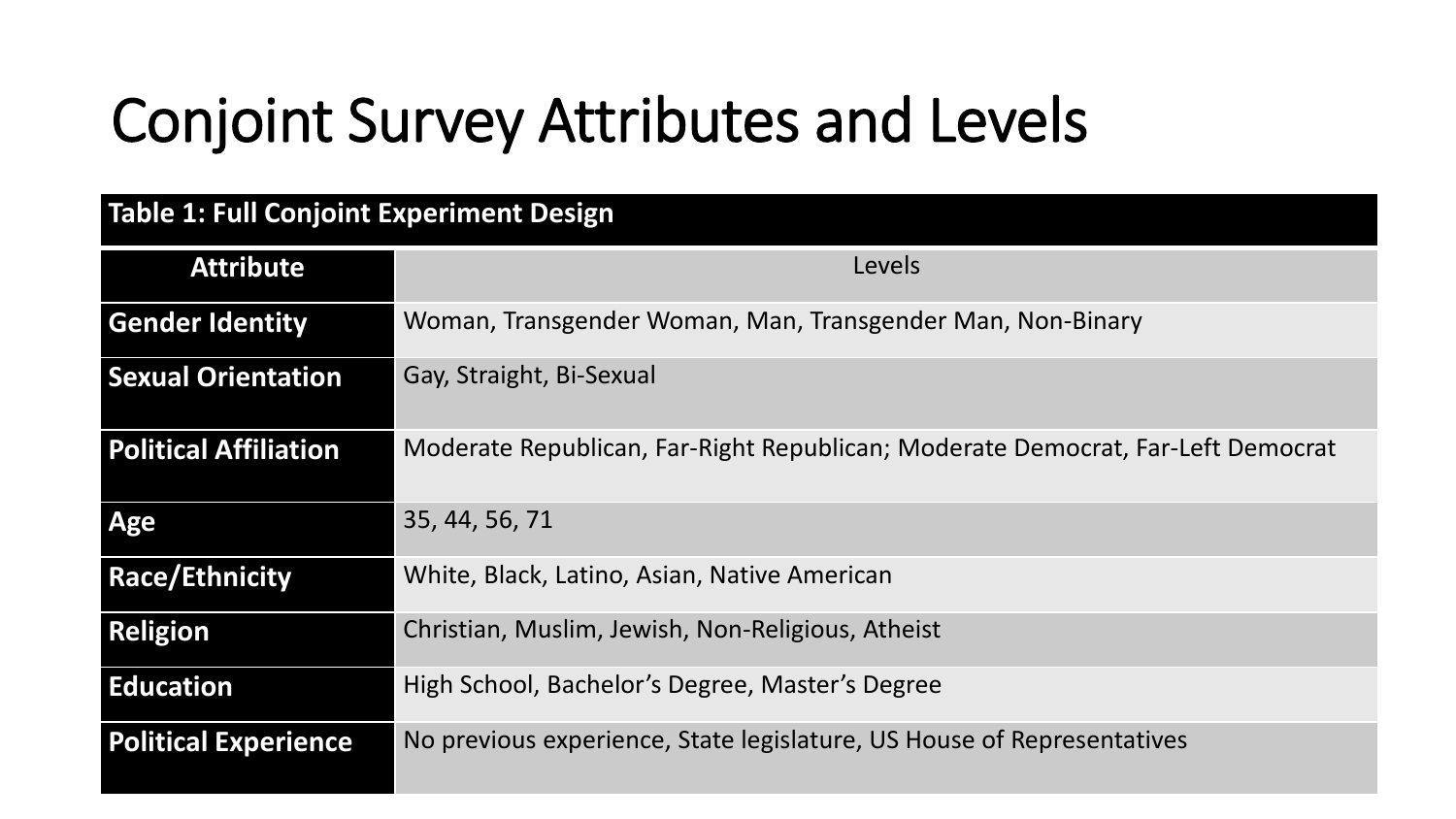#### Conjoint Survey Tasks

Imagine that the Democratic Party is considering the following two people as possible candidates for the House of Representatives in your district. Then answer the questions below about these candidates. We are going to show you several pairs of candidates. Please be as honest as possible, and remember, all answers are completely anonymous.

|                               | <b>Candidate A</b>   | <b>Candidate B</b>                  |  |
|-------------------------------|----------------------|-------------------------------------|--|
| Religion                      | Non-religious        | Christian                           |  |
| Ideology                      | Moderate             | Far Left                            |  |
| Age                           | 44                   | 44                                  |  |
| Race                          | White                | Native American                     |  |
| Education                     | Master's degree      | Master's degree                     |  |
| <b>Previous</b><br>experience | State legislature    | No previous political<br>experience |  |
| Gender                        | Transgender<br>woman | Transgender woman                   |  |
| Sexual<br>Orientation         | Straight             | Bisexual                            |  |

Imagine that the Republican Party is considering the following two people as possible candidates for the House of Representatives in your district. Then answer the questions below about these candidates. We are going to show you several pairs of candidates. Please be as honest as possible, and remember, all answers are completely anonymous.

|                           | <b>Candidate A</b> | <b>Candidate B</b> |  |
|---------------------------|--------------------|--------------------|--|
| Religion                  | Non-religious      | Non-religious      |  |
| Age                       | 56<br>71           |                    |  |
| Education                 | Bachelor's degree  | Bachelor's degree  |  |
| Previous experience       | State legislature  | State legislature  |  |
| Ideology                  | Moderate           | Far-Right          |  |
| <b>Sexual Orientation</b> | Bisexual           | Gay                |  |
| Gender                    | Transgender man    | Transgender man    |  |
| Race                      | Asian              | Asian              |  |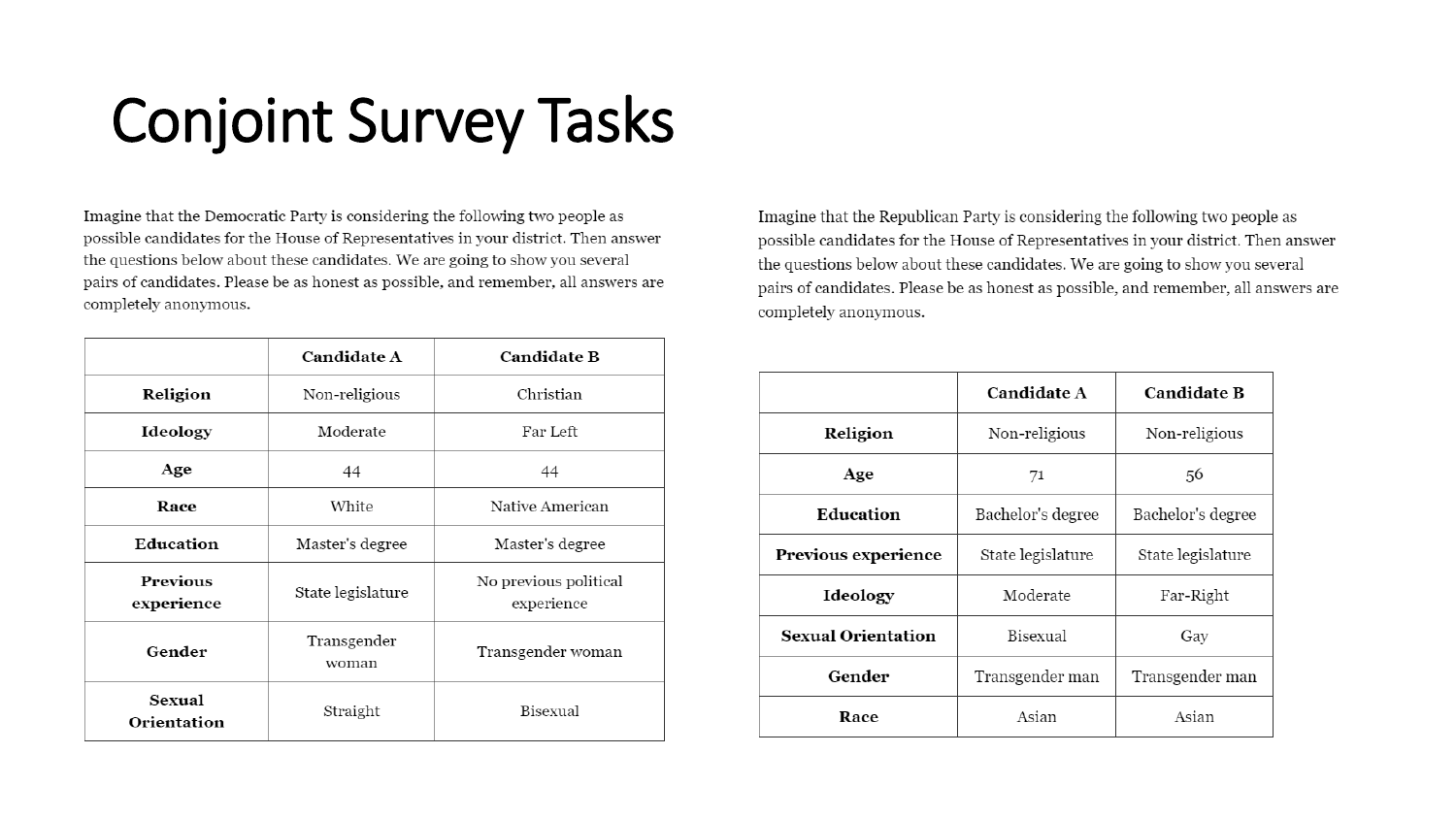### Conjoint Survey Questions

Which of these two candidates would you be more likely to vote for?

Candidate A Candidate B Would not vote for either You have been gifted \$100 to donate to a political campaign. How much would you donate to Candidate A? How much would you donate to Candidate B? Dollars 80 0 30 40 50 60 70 90 100 10 20 Candidate A $\blacksquare$ Candidate B Total:  $\bf{0}$ 

In your opinion, which of these candidates...

|                                                 | Candidate A | Candidate B | Neither |
|-------------------------------------------------|-------------|-------------|---------|
| is more liberal?                                |             | Ο           |         |
| is a stronger sign<br>of social progress?       |             | O           |         |
| is a bigger threat<br>to traditional<br>values? | $\cup$      | $\bigcirc$  |         |
| would you prefer<br>to have as a<br>neighbor?   | $\bigcirc$  | Ο           |         |
| has better chances<br>to win the election?      |             |             |         |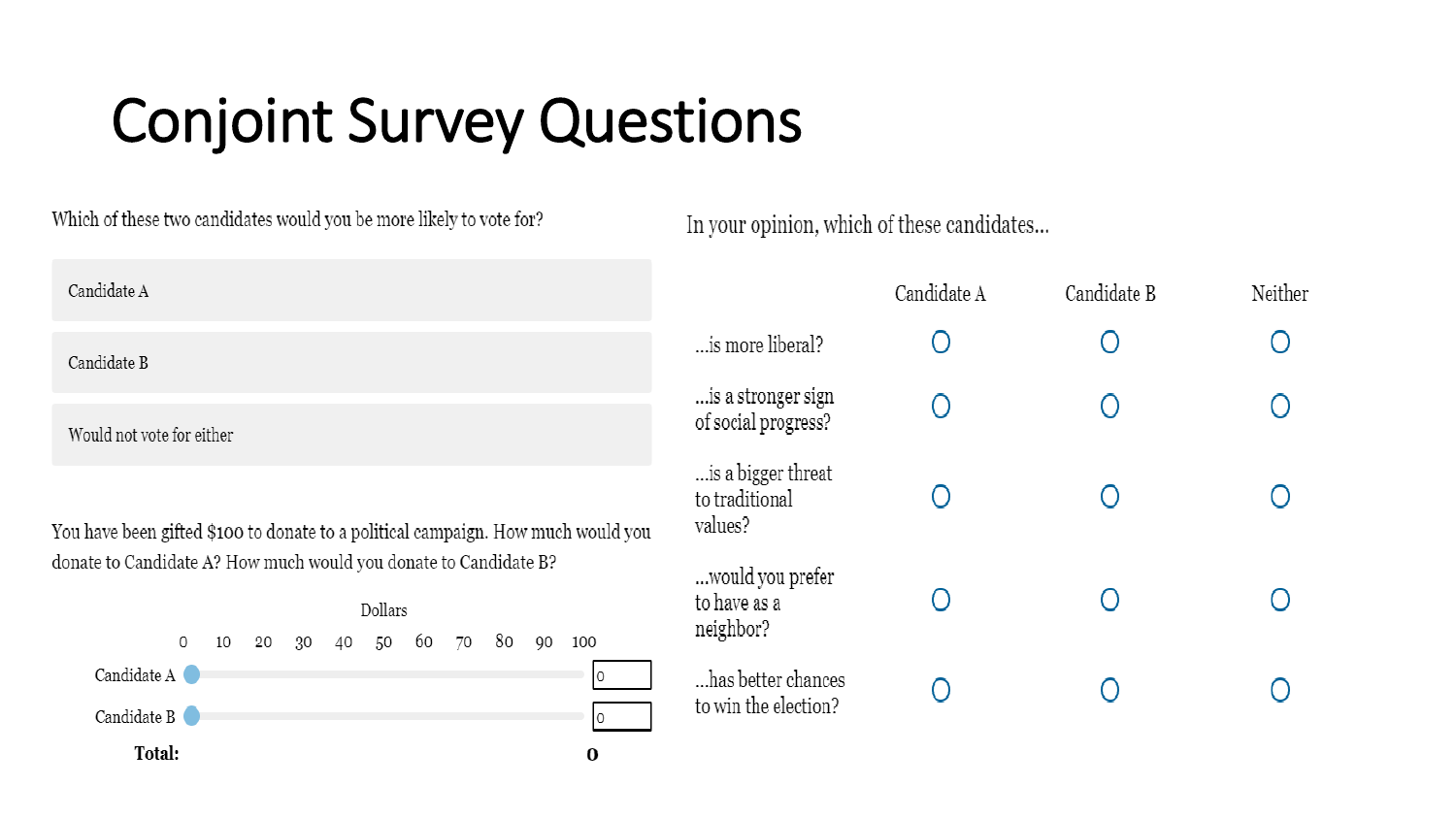#### Additional Measures

- Kinder Sanders Racial Resentment scale (Kinder and Sanders 1996)
- Centrality of Religiosity Scale (Huber and Huber 2012)
- Attitudes Toward Transgender Men and Women scale (Billard 2018)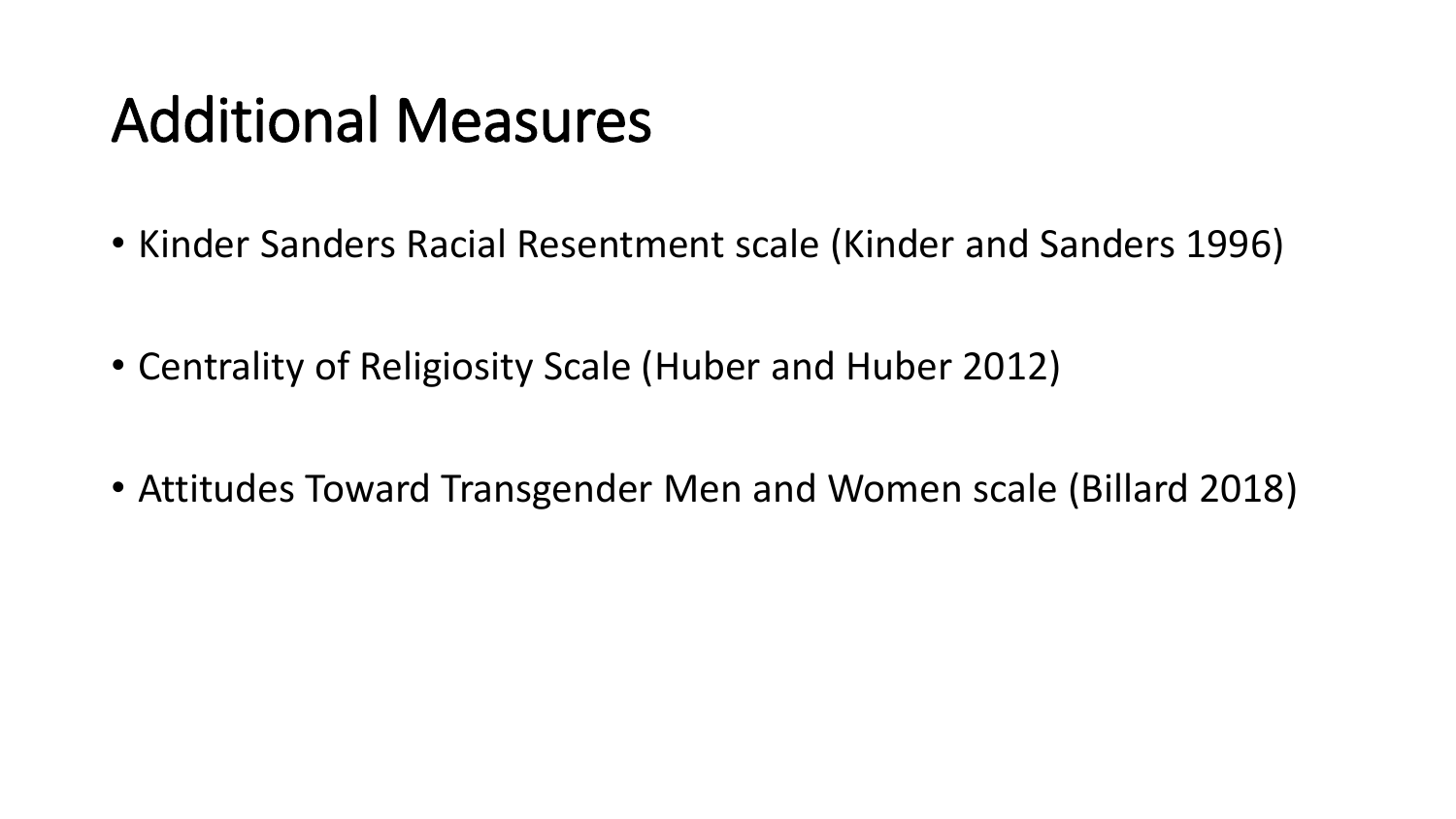#### Hypothesis 1 (AMCEs)

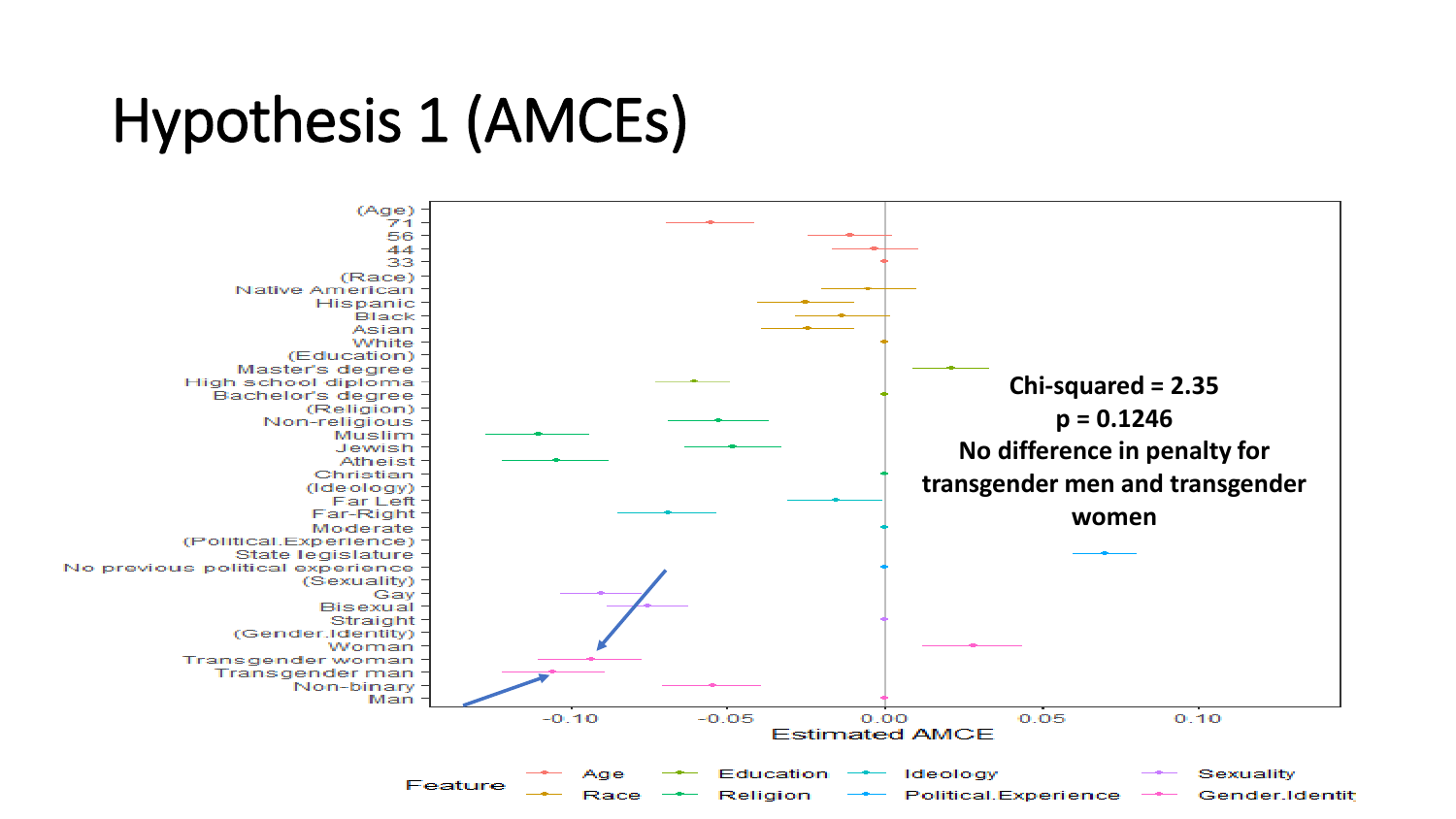### Hypothesis 2 (AMCIES)

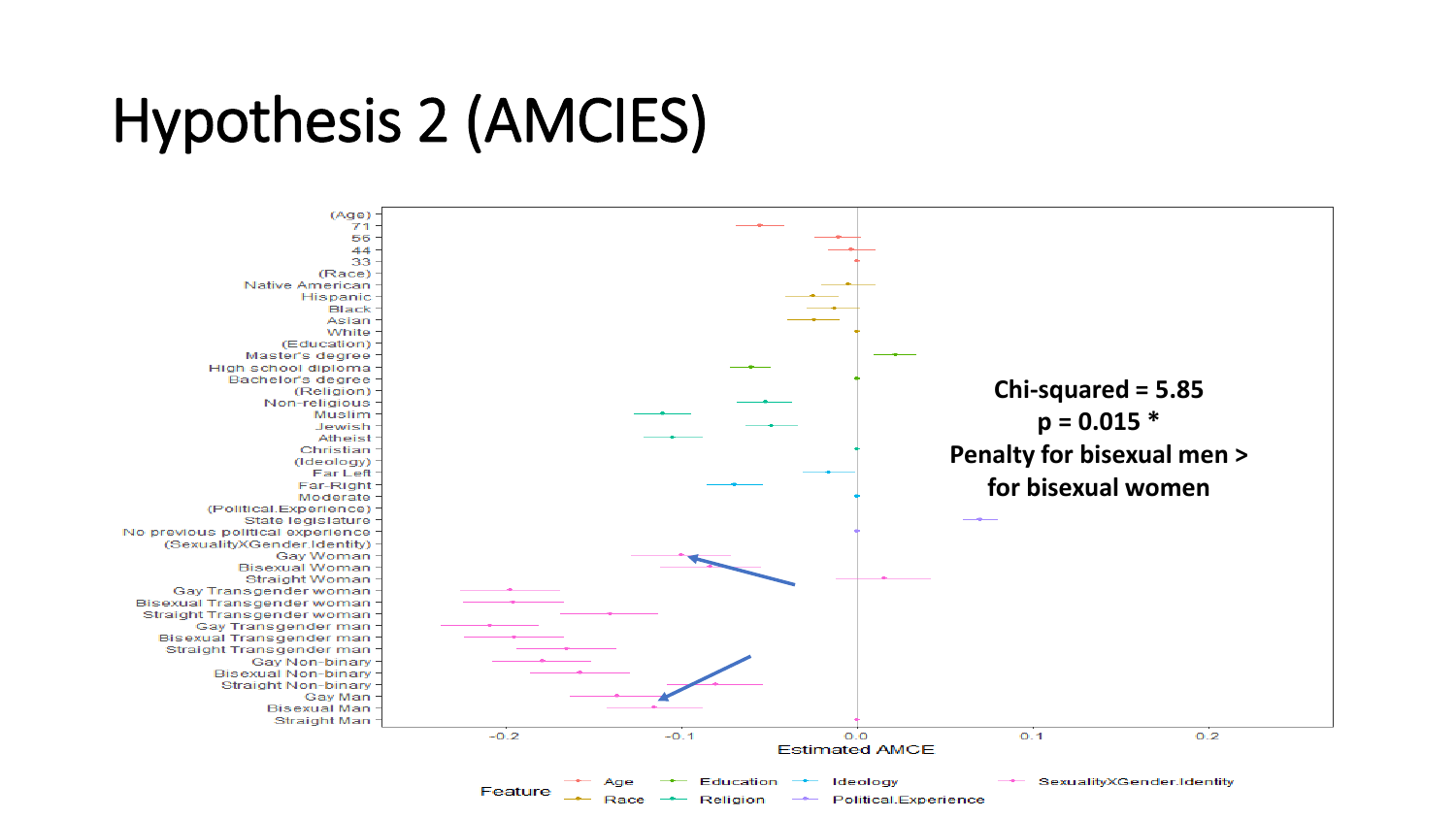### Summary

- Similar to Magni and Reynolds (2021) with effects on age, education, previous experience; transgender and gay penalties
- Larger penalty for gay than bisexual candidates
- No statistically significant difference between transgender man and transgender woman in voting behavior
	- Larger penalty for transgender woman compared to non-binary and cisgender woman
	- Larger penalty for transgender men than non-binary and cisgender woman.
- Statistically significant difference between bisexual man and bisexual woman in voting behavior—larger penalty for bisexual man
- Non-binary candidates penalized less severely than other transgender candidates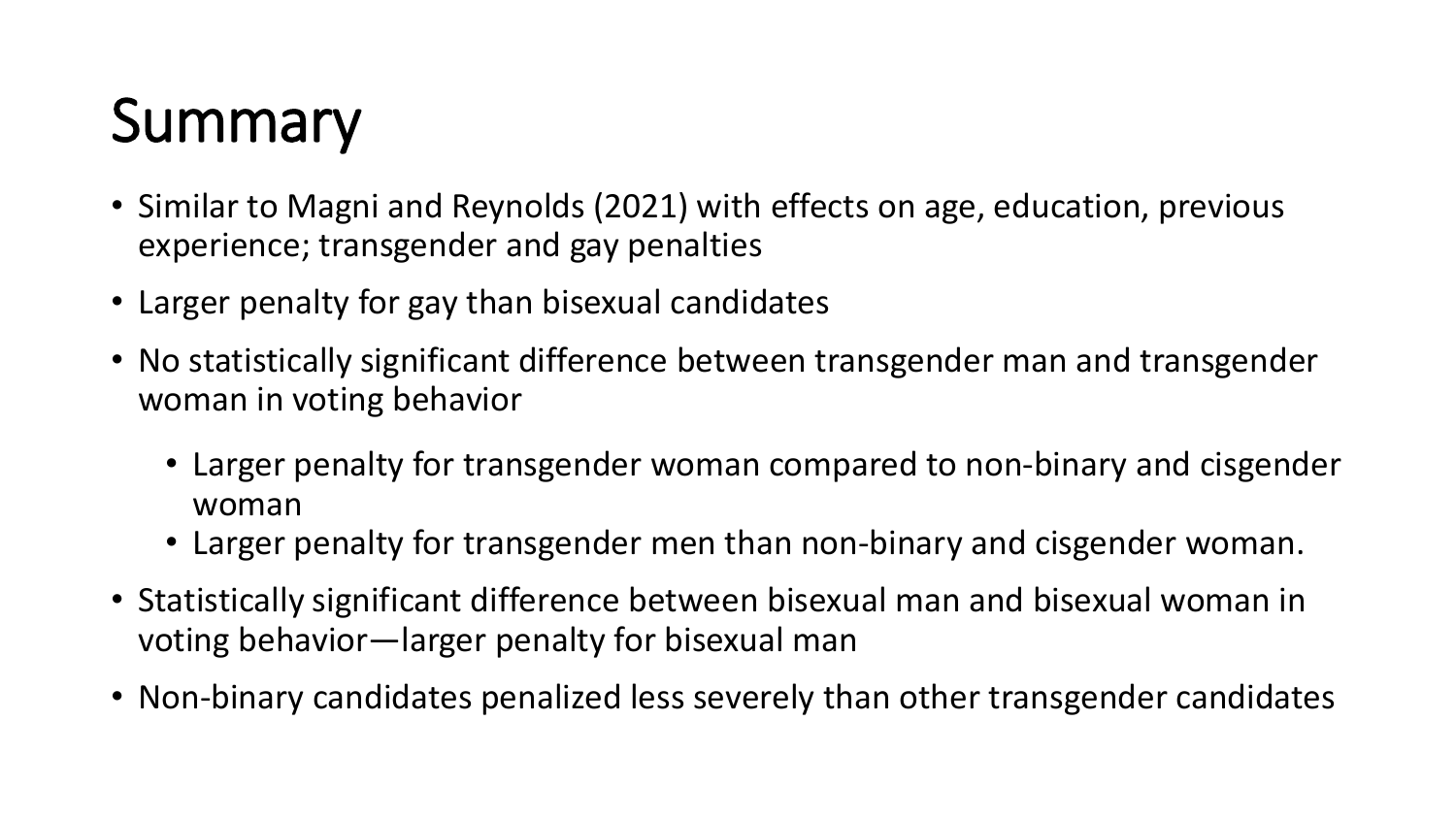#### **Discussion**

- How and why do voters perceive bisexual candidates differently than gay ones?
- What explains voter ambivalence toward non-binary candidates?
- Does the public perceive non-binary candidates as transgender?

Emphasizes importance of understanding nuanced effects of candidate gender identity and sexual orientation on voting behavior and how that matters for LGBTQ+ political representation.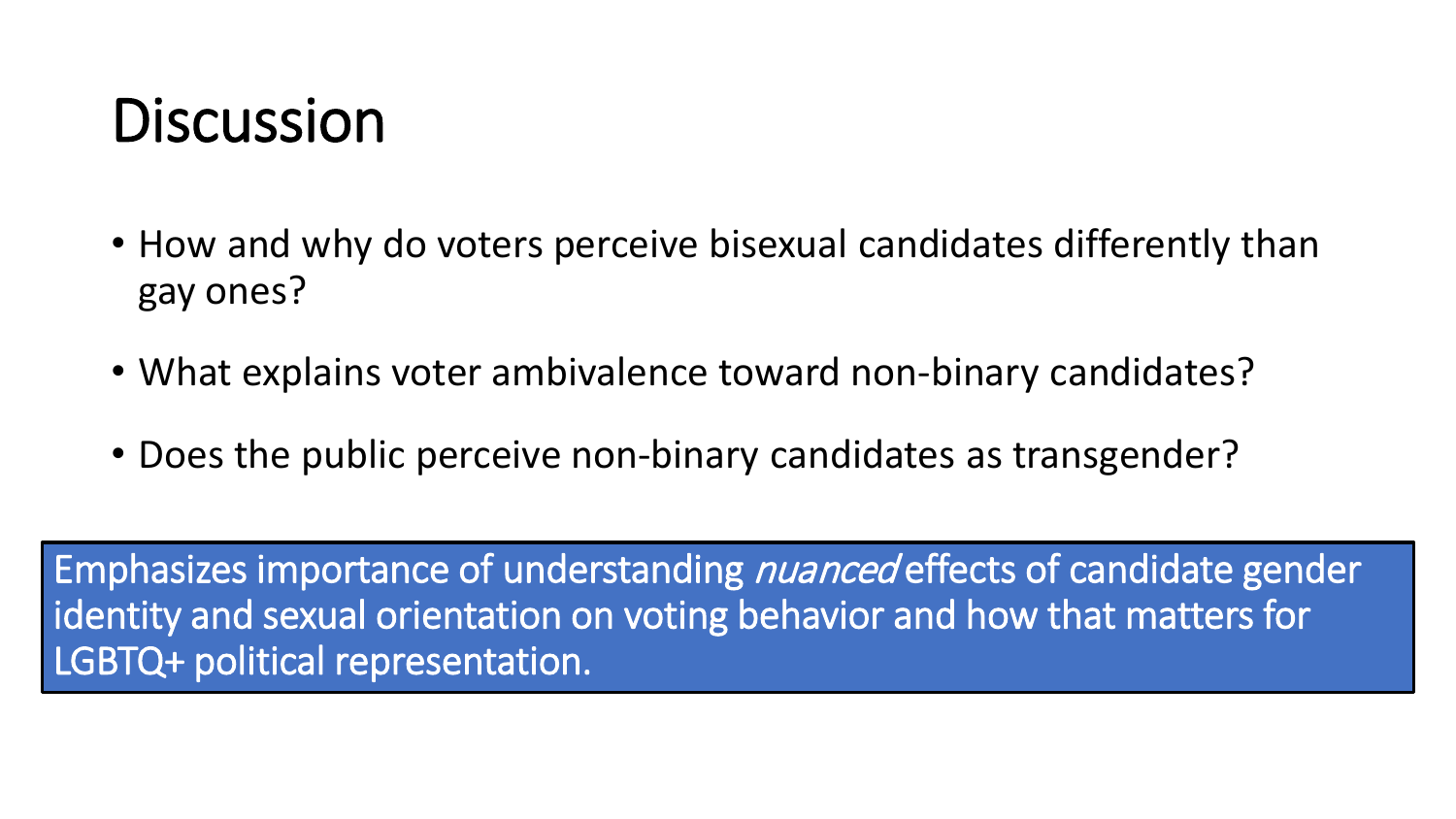# QUESTIONS?

#### wehdew@etsu.edu, howardad@etsu.edu

Panera E

Special thanks to ETSU's Honors College, Office of Research and Sponsored Programs, and the Department of Political Science, International Affairs, and Public Administration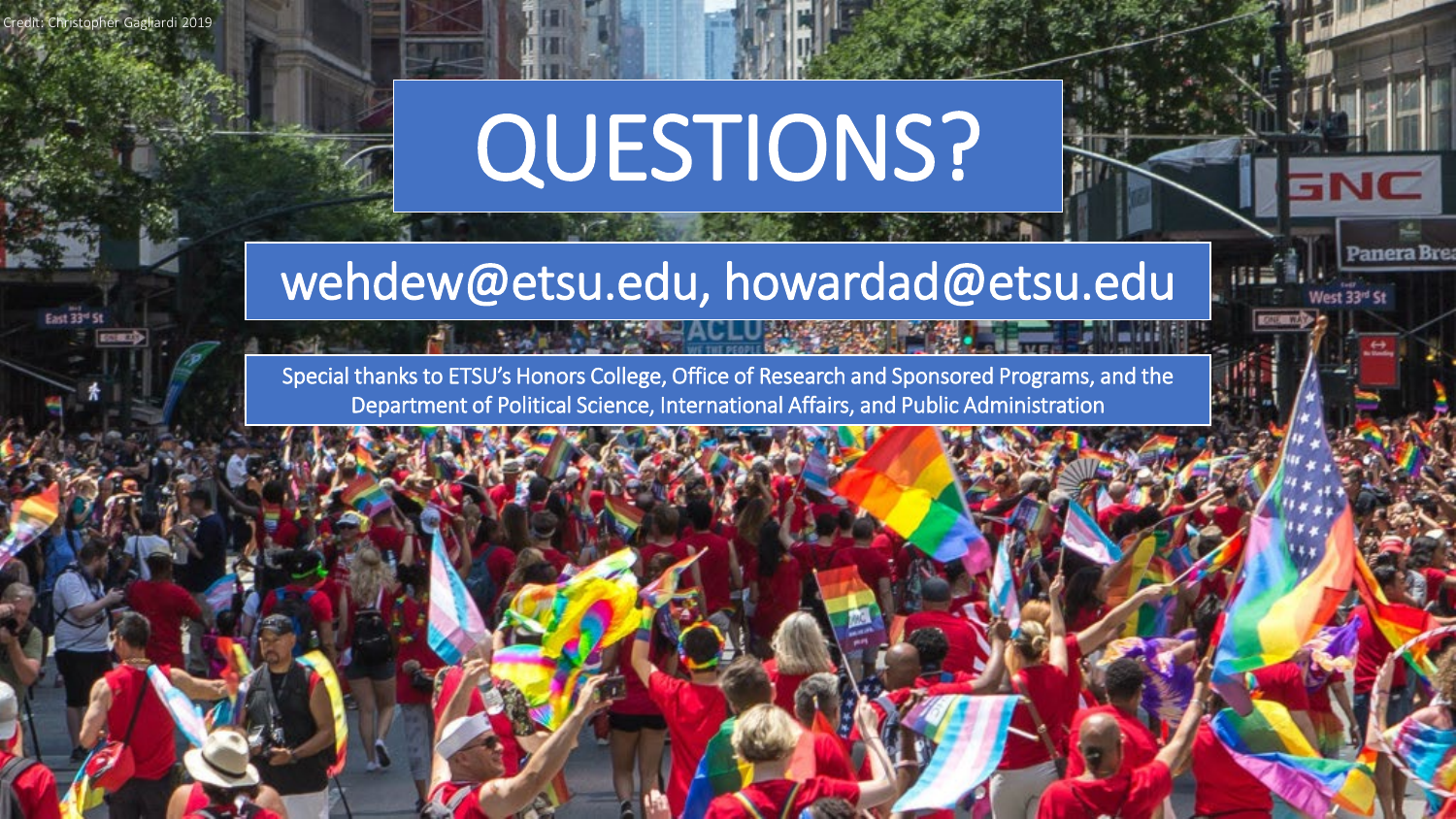#### References

- Ahuja, Amir, et al. "Bullying and Suicide: The Mental Health Crisis of LGBTQ Youth and How You Can Help." *Journal of Gay & Lesbian Mental Health* 19, no. 2 (2015): 125-144. DOI:10.1080/19359705.2015.1007417.
- Bansak, Kirk, et al. "The Number of Choice Tasks and Survey Satisficing in Conjoint Experiments." *Political Analysis* 26, no. 1 (2018): 112–19. doi:10.1017/pan.2017.40.
- Billard, Thomas. "Attitudes Toward Transgender Men and Women: Development and Validation of a New Measure." *Frontiers in Psychology* 9 (2018). https://doi.org/10.3389/fpsyg.201800387.
- Burns, Katelyn. "The rise of anti-trans "radical" feminists, explained." *Vox.com*, Sep. 5, 2019. https://www.vox.com/ identities/ 2019/9/5/20840101/terfs-radical-feminists-gender-critical.
- Center for American Progress. "Discrimination Prevents LGBTQ People From Accessing Health Care." Jan. 18, 2018. https://www. americanprogress.org/article/discrimination-prevents-lgbtq-people-accessing-health-care/.
- Deese, Kaelan. "Katie Hill: 'Biphobia' led to resignation from Congress." *The Hill*, Feb. 20, 2020. https://thehill.com/home news/media/483942-katie-hill-biphobia-led-to-resignation-from-congress.
- De la Cuesta, et al. "Improving the external validity of conjoint analysis: the essential role of profile distribution." *Political Analysis* 30, no. 1 (2022): 19-45. doi:10.1017/pan.2020.40.
- Dinno, Alexis. "Homicide Rates of Transgender Individuals in the United States: 2010–2014." *American Journal of Public Health* 107, no. 9 (2017): 1441-1447. https://www.ncbi.nlm.nih. gov/pmc/articles/PMC5551594/.
- Goldmacher, Shane. "L.G.B.T.Q. Elected Officials in U.S. Number Nearly 1,000, Rising Fast." *New York Times*, Jul. 28, 2021.<br>https://www.nytimes.com/2021/07/28/us/politics/gay-lesbian-elected-officials.html.